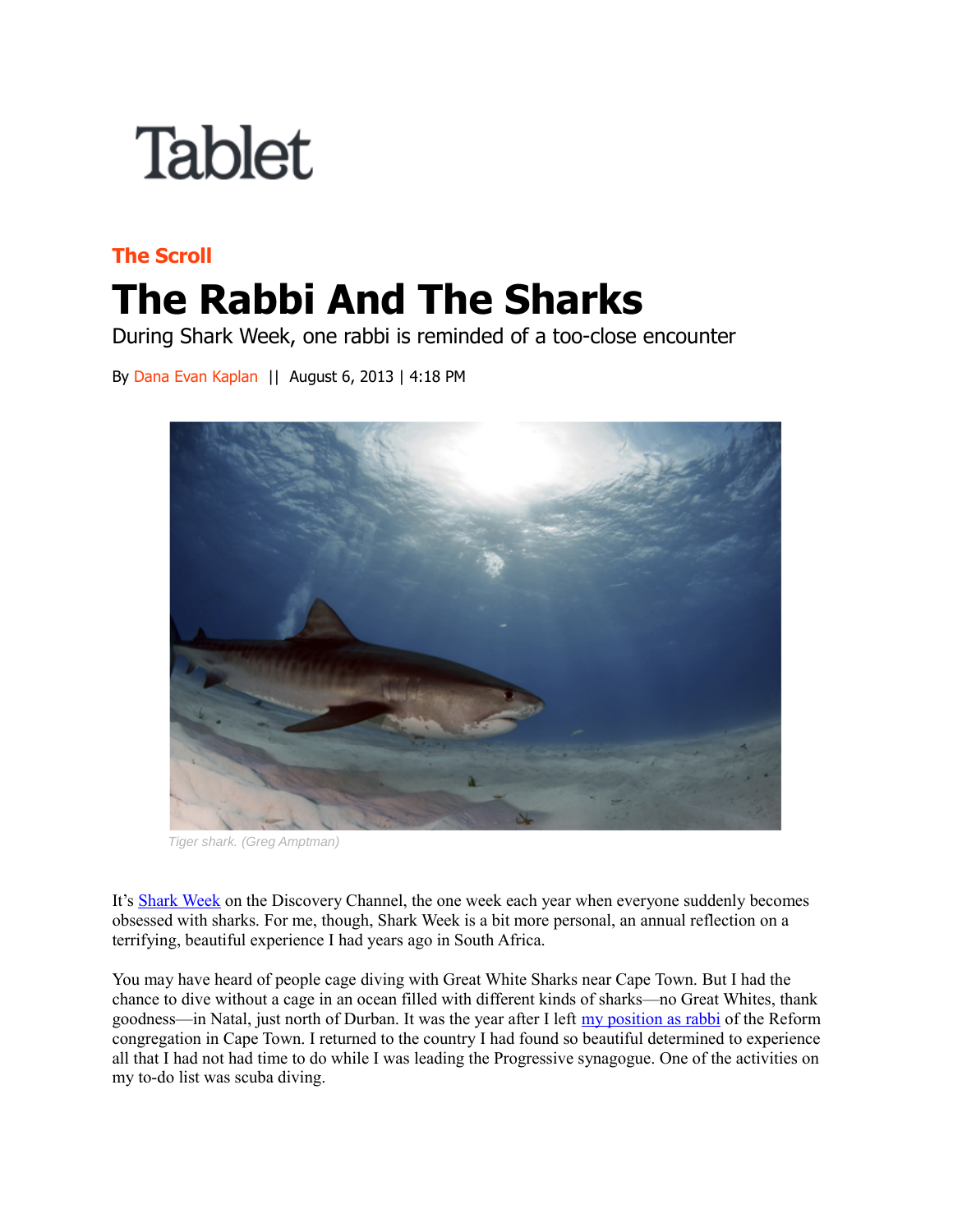A travel agent in Johannesburg suggested a bed and breakfast in Umhlanga Rocks, an area which was originally part of the sugar estate of Sir Marshall Campbell. Umhlanga and Umhlanga Rocks are both named after the Ohlanga River, which reaches the Indian Ocean about three kilometers north of the town. The woman running the B&B had years of experience with diving and was able to recommend a dive shop. Unfortunately, they turned out to have little experience dealing with novice divers, a fact that nearly caused my untimely demise.

The dive shop gave me equipment and introduced me to the divemaster, who immediately turned away to do something else. Now that I'm more experienced as a diver, I realize I should have asked more questions ('Will I be okay out there?' would have been a helpful one). But at the time, I just did what I was told and got ready for the dive. I was interested in seeing what life under the water looked like though sharks were not on my mind at all.

This was not a chummed dive, where the water is filled with chopped fish to attract the sharks and other fish. It wasn't even a baited dive, in which a small amount of bait is used to attract the sharks, not actually feed them. In these waters, the sharks are already there—there's no need to attract them.

We were placed in a rubber high-speed launch boat. The group was entirely male and, except for me, full of individuals who looked like they were in the South African Special Forces. In contrast I must have looked like the typical American tourist, with a slight potbelly and rental equipment. The boat started in an inlet behind the beach, built up speed and crashed through the waves and into the open ocean. I immediately became ill, but the rest of the divers remained tranquil, looking almost bored. We saw a pod of dolphins jumping through the water, my first time seeing Flipper in real life.

Once we got to the dive site, the dive master did a reverse entry and descended rapidly. Everyone followed him quickly. I found myself alone in the water. I went down slowly, since I was having trouble equalizing my ears. I looked around for my dive-mates for one or two minutes and then, following the standard [PADI](http://www.padi.com/scuba/) instructions, began to ascend to the surface.

Suddenly, there were about 20 sharks circling around me. It sounds much worse than it was—the circles were wide, and I had no sense that they were targeting or hunting me. The sharks actually didn't seem very interested in me; they had been going about their regular activities when I jumped into the middle of their turf. I was hoping to see a giant turtle, but maybe they had all been scared off. There were several different types of sharks, it seemed, although I could not be sure of their species.

I knew the waters had [Blacktip sharks,](http://en.wikipedia.org/wiki/Blacktip_shark) a fast, shoaling species that hunts in the mid-water region of inshore waters and is found along most of the East African seaboard. They eat bony fish, including the juveniles of other shark species, stingrays, cuttlefish, and crayfish. Of more concern to me were the Tiger sharks, a huge, striped shark with a broad, bluntly rounded snout and a large mouth with saw-edged, cockscomb shaped teeth. And the Zambezi shark, also known as the [bull shark,](https://en.wikipedia.org/wiki/Bull_shark) which has a high dorsal fin and broad triangular saw-edged upper teeth. The Zambezis are known to turn aggressive, sometimes for no obvious reason. There were no Hammerhead sharks around me—that, at least, was easy to tell since they have such distinctive heads.

When I came up to the surface, the ocean was choppy and our boat was far away. I realized I didn't have a flare gun or any other way to get attention, so I inflated my vest and waved my hands at the boat. Then I did something I do frequently as a Jew and as a rabbi, but had never done before in a situation like this—I said the Shema. I do not remember how much of the declaration I said, whether the first line only or perhaps more, but I said it. I remember thinking that I might not survive. I don't know how the skipper saw me but he did. It took him about 10 minutes to finally reach me.